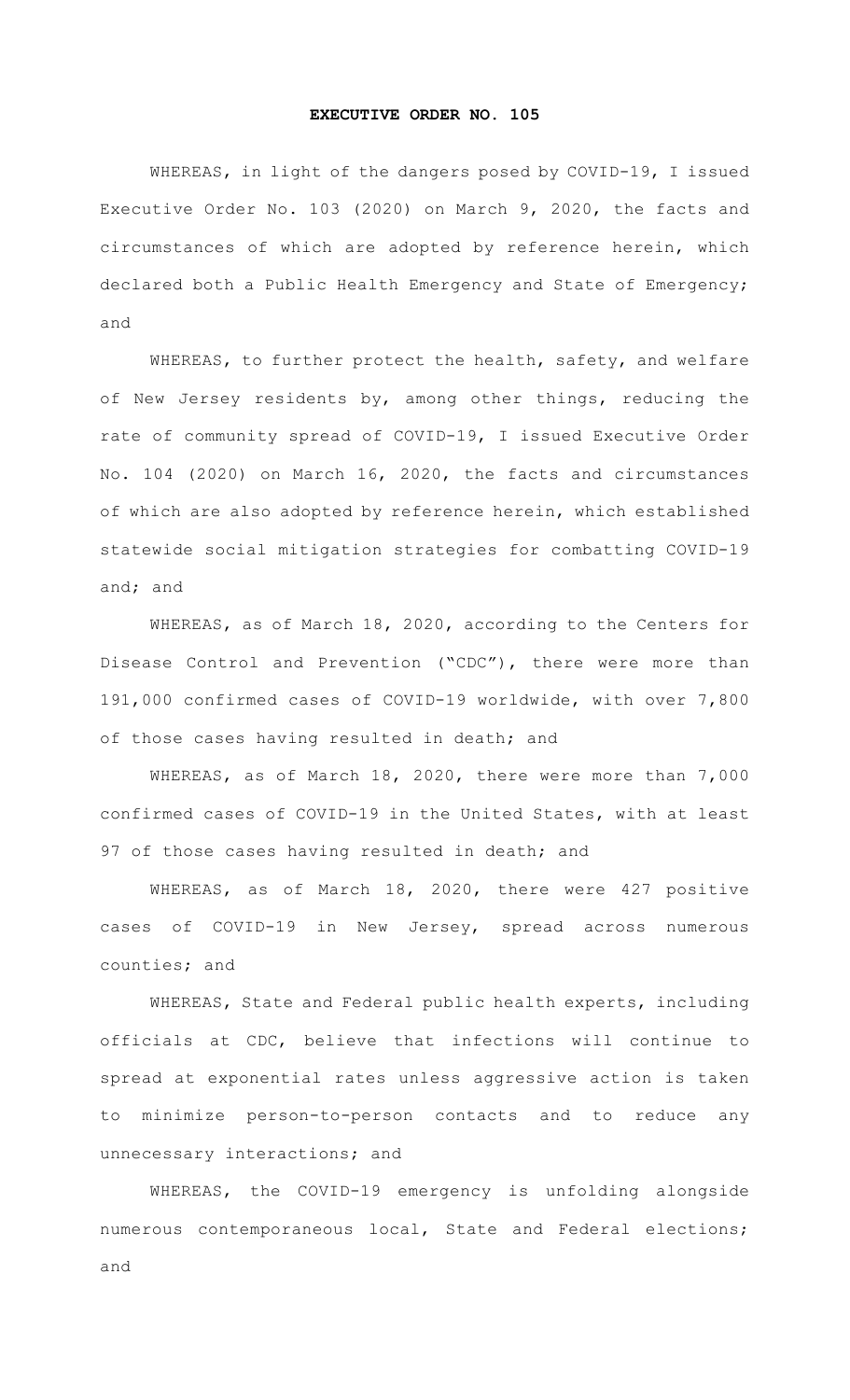WHEREAS, the New Jersey Secretary of State is legally obligated to ensure that all qualified voters within the State are able to fully exercise their constitutionally protected right to vote; and

WHEREAS, allowing certain upcoming elections to proceed during this unprecedented COVID-19 health crisis as they were originally planned will create hardships and health risks for voters, poll workers and candidates alike; and

WHEREAS, election officials require flexibility and sufficient lead time to adapt the State's voting infrastructure to confront the magnitude of the public health and safety risks of the COVID-19 pandemic; and

WHEREAS, social distancing measures are required for a period of as-yet-undetermined duration, and the COVID-19 outbreak may have significant effects on New Jersey's voting systems as long as social distancing measures are in place and for some time thereafter; and

WHEREAS, the full participation of voters and candidates is critical to a robust democracy; and

WHEREAS, failing to take proactive actions to mitigate the adverse impacts of the current health crisis on certain upcoming elections carries the risk of disenfranchising countless citizens; and

WHEREAS, pursuant to N.J.S.A. 19:23-14, petitions for candidates for the June 2, 2020 primary election are due by 4:00 p.m. on March 30, 2020; and

WHEREAS, allowing candidates to submit their petitions electronically, in addition to by hand delivery, will help limit unnecessary person-to-person contact; and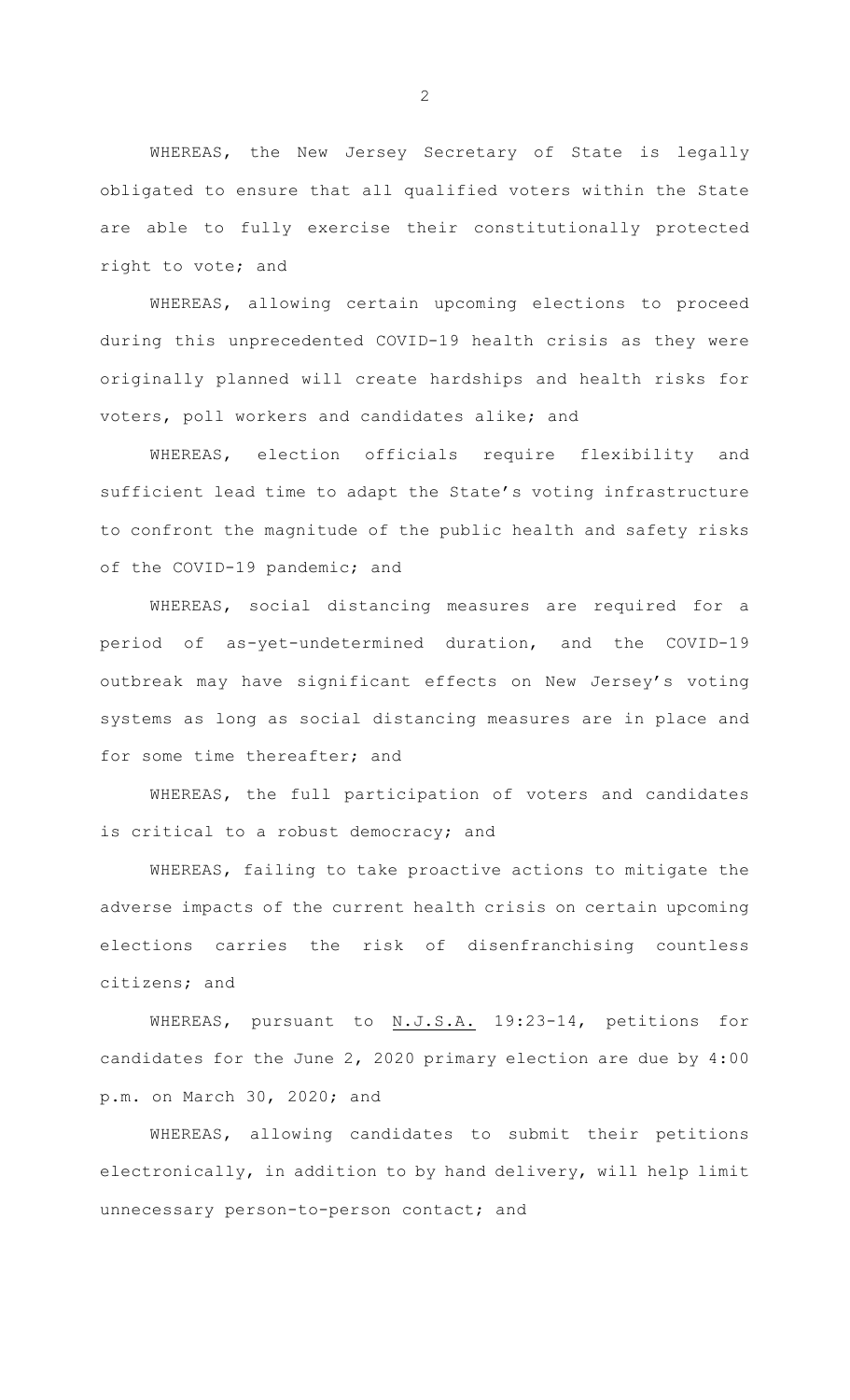WHEREAS, allowing voters to fill out and submit petitions electronically, so that candidates and campaigns need not physically gather petitions by going to individual voters in person, will help limit unnecessary person-to-person contact; and

WHEREAS, the COVID-19 emergency will significantly hinder otherwise qualified candidates from meeting the nomination requirements set forth in N.J.S.A. 19:23-7, 19:23-11, 19:23-14, 19:23-15, 19:25-3, 19:34-8, and 19:24-4; and

WHEREAS, temporarily modifying the requirements of N.J.S.A. 19:23-8, 19:23-14, 19:24-4, and 19:25-3 to allow for electronic submission of petitions is needed to keep voters engaged during this unprecedented crisis; and

WHEREAS, States generally have discretion to dictate the time, manner and place of elections in the absence of controlling federal law; and

WHEREAS, requiring voters to report to public polling locations to vote under the current circumstances will hinder public participation in the democratic process, particularly among elderly and immune-compromised voters, and undermine the legislative intent of provisions like N.J.S.A. 19:8-2 and 19:8- 3.1, which are designed to ensure that such voters can exercise their right to vote; and

WHEREAS, voting by mail is already an authorized mode of voting in New Jersey pursuant to Title 19, subtitles 62 and 63; and

 WHEREAS, at least 34 states and the District of Columbia already allow voters to cast their ballot via mail and five states run entirely vote-by-mail elections; and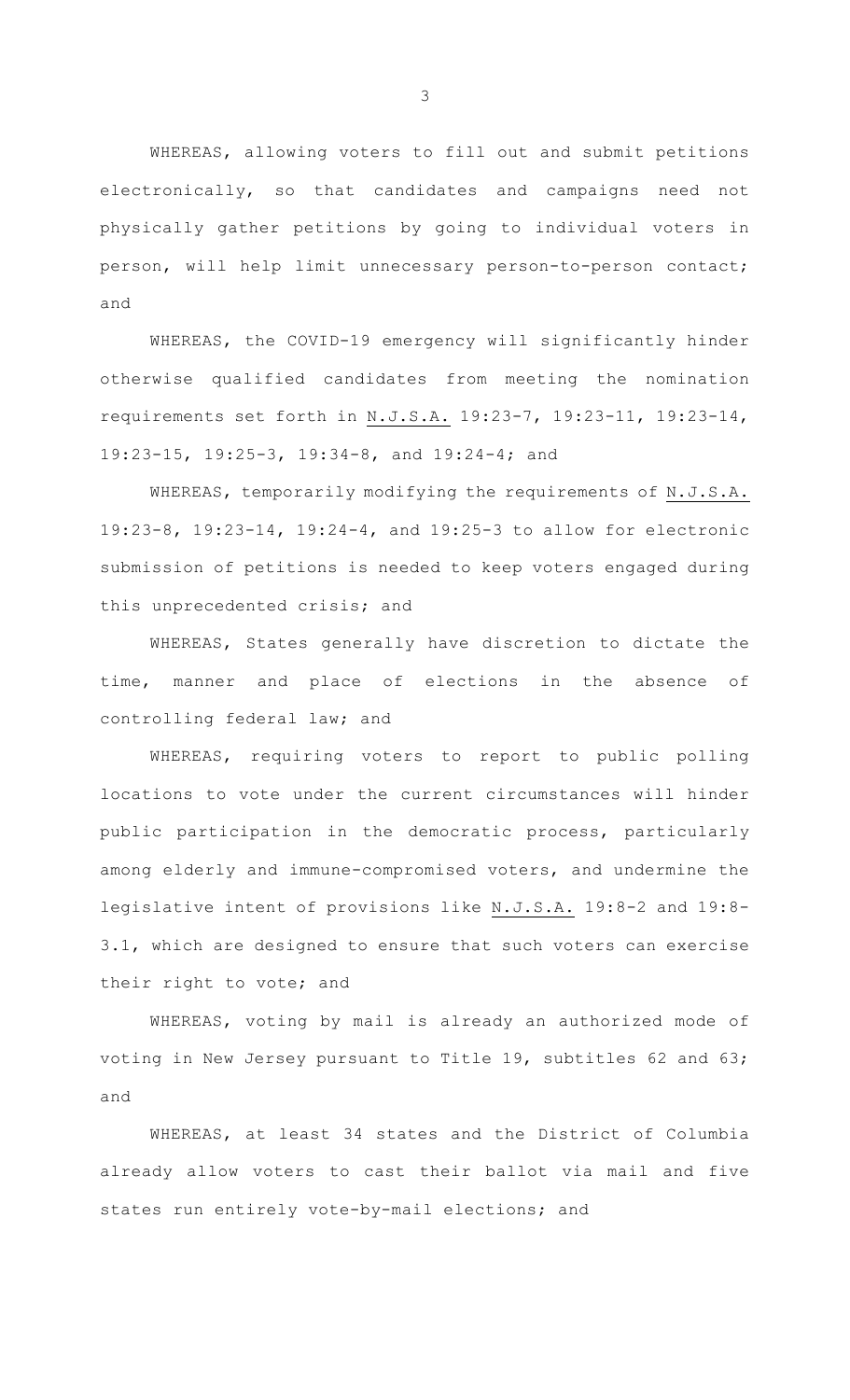WHEREAS, in-person voting has declined over the years, while the total number of voters who voted early, absentee or by mail has steadily increased; and

WHEREAS, New Jersey citizens are presently faced with the choice of exercising their constitutional franchise, or endangering their health and safety; and

WHEREAS, a temporary delay in certain elections that are rapidly approaching will give the county and municipal election officials enough time to send vote-by-mail ballots to all registered voters for these elections, allowing voters to exercise their constitutional franchise without jeopardizing their health and safety; and

WHEREAS, in order to prepare vote-by-mail ballots for all registered voters in the upcoming elections, state, county and municipal election officials need sufficient preparation time; and

WHEREAS, the Constitution and statutes of the State of New Jersey, particularly the provisions of N.J.S.A. 26:13-1 et seq., N.J.S.A. App. A: 9-33 et seq., N.J.S.A. 38A:3-6.1, and N.J.S.A. 38A:2-4 and all amendments and supplements thereto, confer upon the Governor of the State of New Jersey certain emergency powers;

NOW, THEREFORE, I, PHILIP D. MURPHY, Governor of the State of New Jersey, in order to protect the health, safety and welfare of the people of the State of New Jersey and in accordance with the authority vested in me by the New Jersey Constitution and statutes of the State of New Jersey, hereby ORDER and DIRECT the following:

1. In addition to accepting hand delivery of candidate and delegate petitions that are due by 4:00 p.m. on March 30, 2020, the Secretary of State, county clerks, and municipal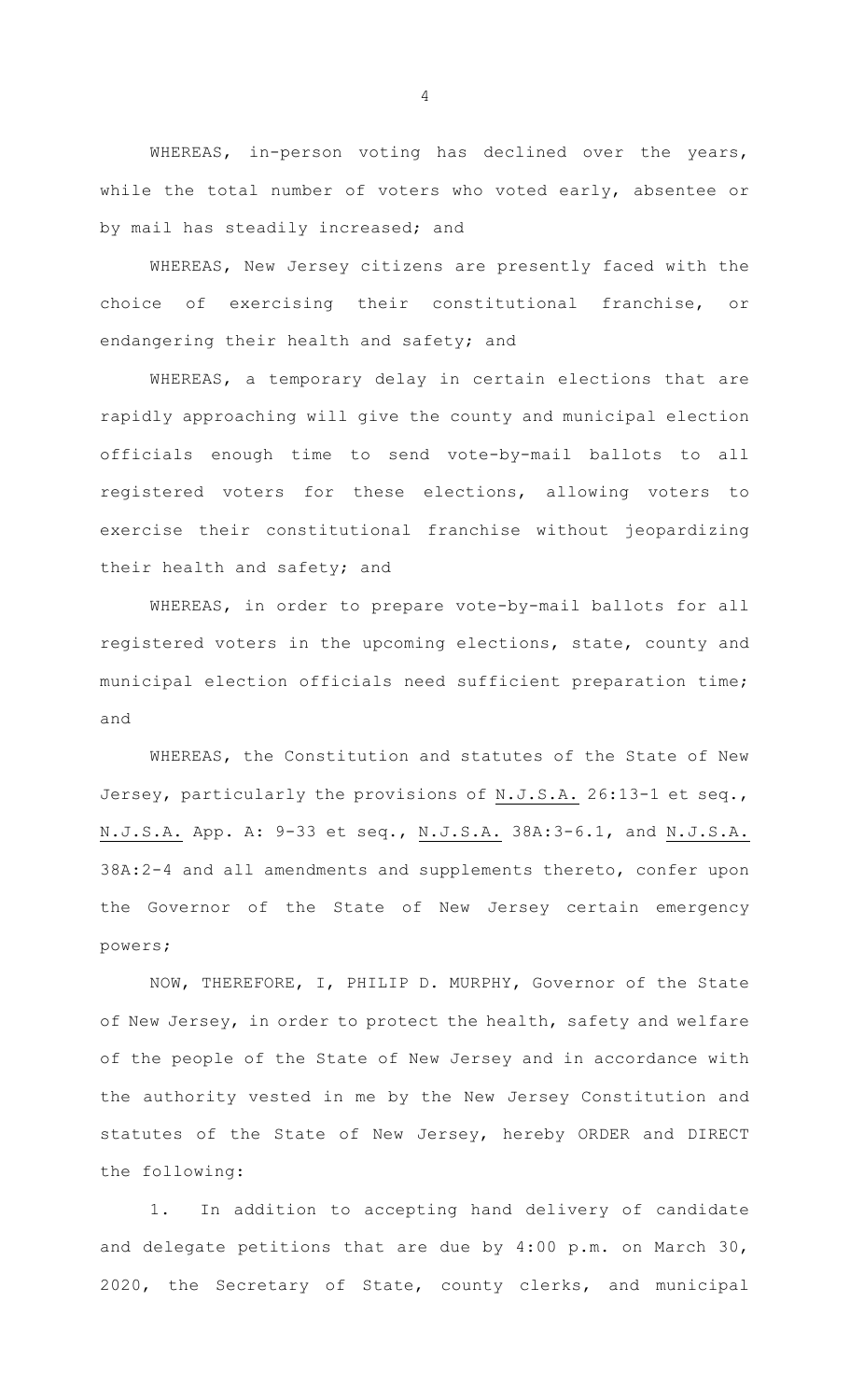clerks shall allow for these candidate and delegate petitions to be submitted electronically.

2. The Secretary of State, county clerks, and municipal clerks shall also accept petitions with signatures collected via an online form created by the Secretary of State, which shall be available for use by Thursday, March 19, 2020. Following the availability of the online form, the Secretary of State, county clerks, and municipal clerks shall require that signatures be gathered via the online form. Hand signatures obtained prior to the effective date of this Executive Order shall also be accepted.

3. The online form shall be provided to county clerks and municipal clerks as a means of accepting petitions that are due to them by 4:00 p.m. on March 30, 2020.

4. The verification requirements of N.J.S.A. 19:23-11, insofar as they are not included on the online form created by the Secretary of State, shall be suspended for petitions due by 4:00 p.m. on March 30, 2020.

5. The requirements of N.J.S.A. 19:23-7 and N.J.S.A. 19:23-15 that a candidate provide a notarized oath of allegiance with their petition shall be suspended for petitions due by 4:00 pm on March 30, 2020. Candidates who have not already signed and notarized an oath of allegiance shall attach a signed pledge of allegiance to their petitions containing the same language as prescribed in N.J.S.A. 41:1-1.

6. The special election scheduled for March 21, 2020, in the Fire District 1 for the Township of Old Bridge in the County of Middlesex, the special election scheduled for March 31, 2020, in the Township of West Amwell in the County of Hunterdon, and the special election scheduled for March 31, 2020, in the City of Atlantic City in the County of Atlantic shall be postponed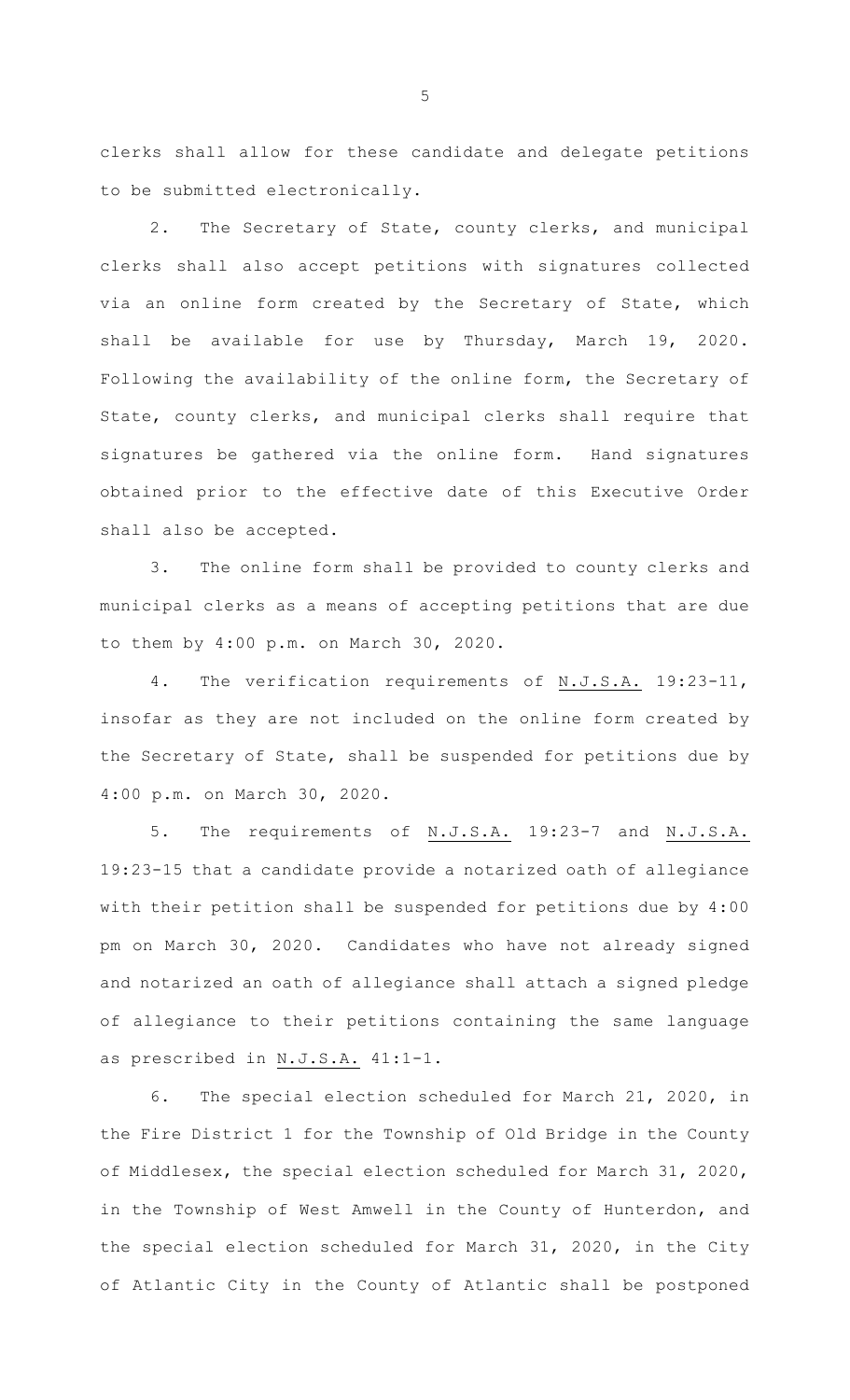until May 12, 2020, to be held concurrently with the elections currently scheduled for that date.

7. The elections that are scheduled for April 21, 2020, shall be postponed until May 12, 2020, also to be held concurrently with the elections currently scheduled for that date.

8. Any election scheduled for a date between March 19, 2020 and May 12, 2020, not specifically referenced in Paragraph 6 and 7, shall be postponed until May 12, 2020. Further, no other elections may be held or proceed prior to May 12, 2020.

9. All elections that take place on May 12, 2020, including those previously scheduled for that date and those rescheduled as a result of this Order, shall be conducted solely via vote-by-mail ballots, which will automatically be sent to all registered voters without the need for an application to receive a vote-by-mail ballot.

10. The requirements of N.J.S.A. 19:14-25 that sample ballots be sent shall be suspended. All registered voters will be receiving vote-by-mail ballots and there will be no polling places in the May 12, 2020 elections.

11. The time restrictions of N.J.S.A. 19:63-9 shall be suspended, and vote-by-mail ballots shall be mailed in compliance with a schedule to be prepared by the Secretary of State in a manner to ensure the timely receipt and return of ballots for counting in the May 12, 2020 elections.

12. To ensure that all registered voters, whether active or inactive, are provided with the opportunity to exercise their right to vote through the use of vote-by-mail ballots in the May 12, 2020 elections, N.J.S.A. 19:63-3(f), which prohibits the county clerk from sending a vote-by-mail ballot to inactive voters, shall be suspended.